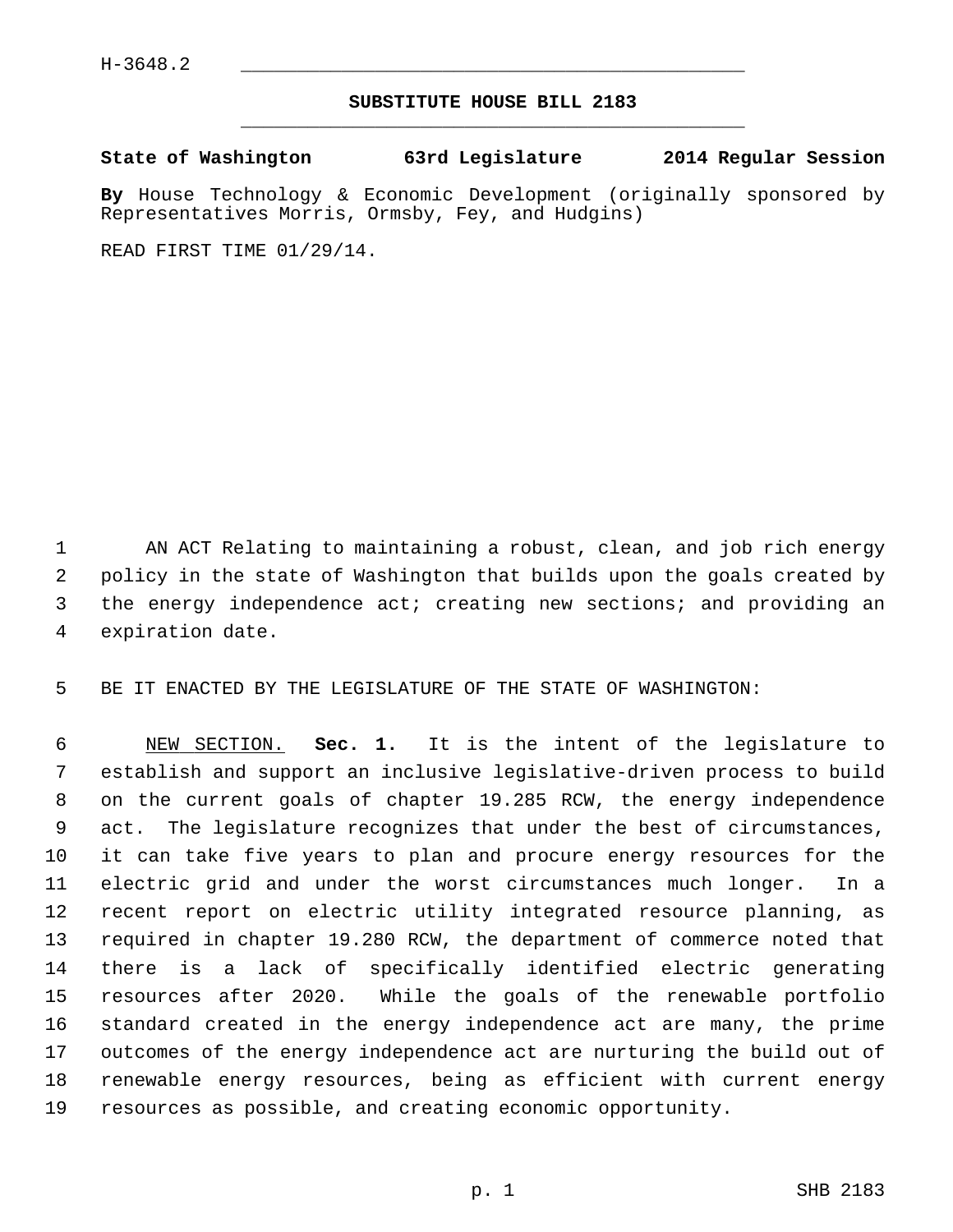1 NEW SECTION. **Sec. 2.** (1) By December 31, 2014, the joint 2 committee on energy supply and energy conservation created in RCW 3 44.39.010 shall make recommendations to the energy committees of the 4 legislature on ways to improve the effectiveness and implementation of 5 the existing law and policies that would further the renewable energy 6 and energy efficiency goals for utilities after 2020. The joint 7 committee must consider how its recommendations will achieve the 8 following objectives:

 9 (a) Ensure that Washington continues to capture all cost-effective 10 energy conservation and address any barriers to achieving this goal;

11 (b) Encourage renewable energy resources;

12 (c) Promote the greatest efficiency in using existing resources, 13 especially compared with states that Washington competes with 14 economically;

15 (d) Enable technologies that make existing practices and processes 16 more efficient;

17 (e) Reduce the overall amount of pollution generated in the 18 production and consumption of energy;

19 (f) Reduce the amount of wealth Washington exports to neighboring 20 jurisdictions for energy procurement;

21 (g) Keep rates as low as practical in a policy environment where 22 there are often competing goals;

23 (h) Create regulatory certainty in advance of typical energy 24 planning and procurement cycles; and

25 (i) Maximize the creation of jobs in Washington.

26 (2) The joint committee on energy supply and energy conservation 27 may also identify and recommend policies that eliminate barriers to 28 achieving goals identified in their recommendations, including, but not 29 limited to, permitting timelines, financing, and technology 30 availability.

31 (3) The joint committee on energy supply and energy conservation 32 shall conduct an assessment of the cost of maintenance at baseload 33 energy generation facilities necessary to meet the ramping and cycling 34 of eligible renewable resources. The joint committee must consult with 35 energy generation facility operators and use commercially available 36 information on the increased fatigue on energy generation facilities.

37 (4) The joint committee on energy supply and energy conservation 38 shall review existing reports on the capacity of the electricity grid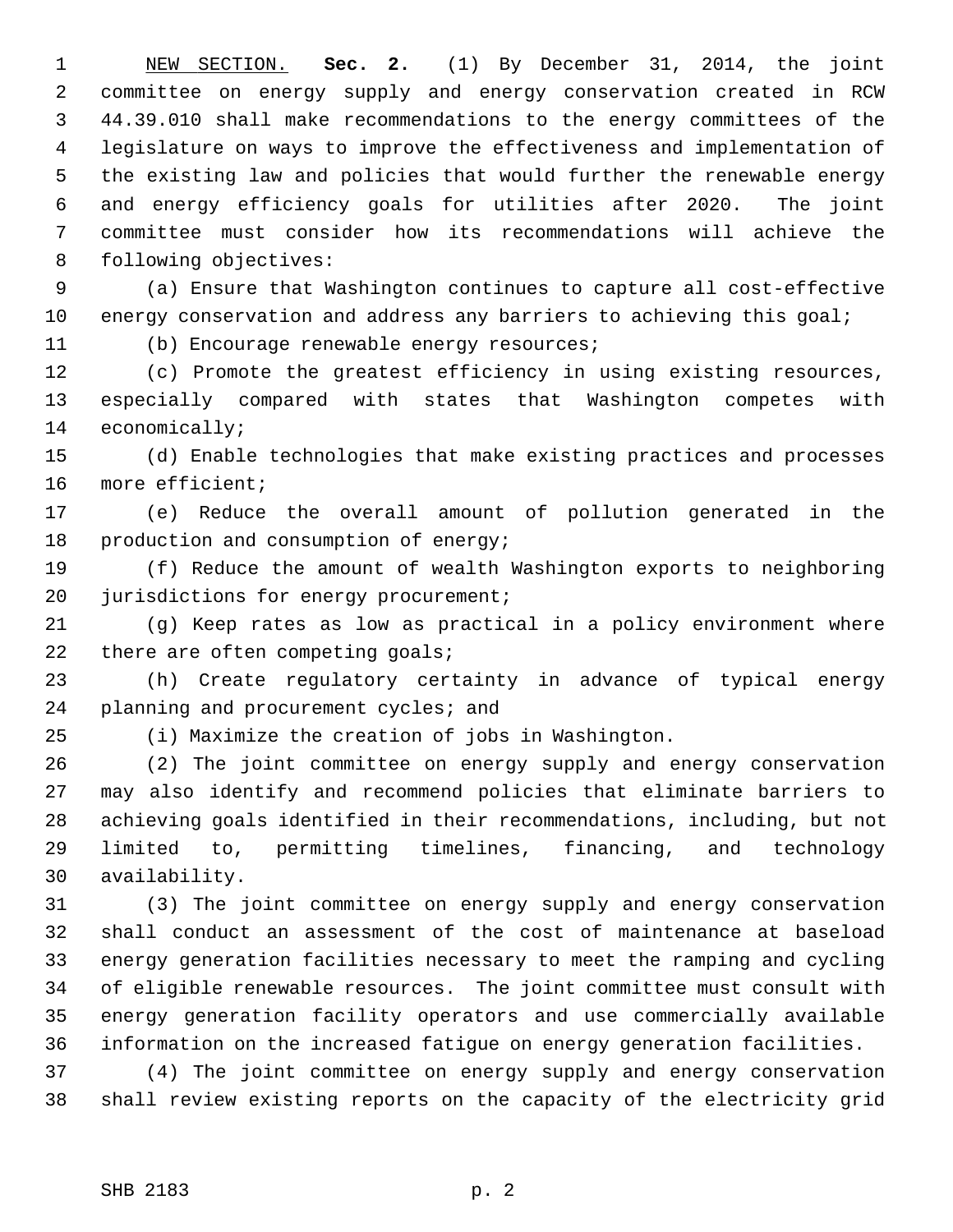1 infrastructure to handle the load from intermittent renewable energy 2 resources. The joint committee shall examine potential issues that may 3 arise if the state's renewable energy targets are increased.

 4 (5) The joint committee on energy supply and energy conservation 5 shall conduct an assessment of energy storage material supplies, costs, 6 and enabling technologies. The assessment must include an evaluation 7 of the domestic availability of the components in the supply chain and 8 how potential limitations in material supplies and enabling 9 technologies may affect the integration of renewable energy 10 technologies.

11 NEW SECTION. **Sec. 3.** (1) In order to facilitate the development 12 of the recommendations in section 2 of this act, the joint committee on 13 energy supply and energy conservation shall hold a minimum of four 14 meetings:

15 (a) The first meeting must provide an opportunity for the public to 16 present to the joint committee on what goals the joint committee should 17 consider when making its recommendation to the legislature to meet the 18 goals in section 1 of this act;

19 (b) A second meeting to summarize and report on areas of consensus 20 and division among stakeholders. The joint committee shall direct 21 staff on the next steps needed in order to work through areas of 22 division towards consensus draft recommendations;

23 (c) A third meeting to take public testimony on a draft set of 24 recommendations. The joint committee shall deliberate and direct staff 25 to prepare final recommendations; and

26 (d) The fourth meeting to vote on final recommendations to the 2015 27 legislature for new or revised energy performance standards after 2020.

28 (2) Additional meetings may be scheduled by the joint committee on 29 energy supply and energy conservation as deemed necessary by the chair 30 before, between, or after the four meetings listed in subsection (1)(a) 31 through (d) of this section.

32 NEW SECTION. **Sec. 4.** It is widely acknowledged that as a state 33 and country, nearly two-thirds of the energy consumed through various 34 processes is lost as waste heat. To assist the joint committee on 35 energy supply and energy conservation deliberations in developing new 36 energy performance standards after 2020, the legislature directs the